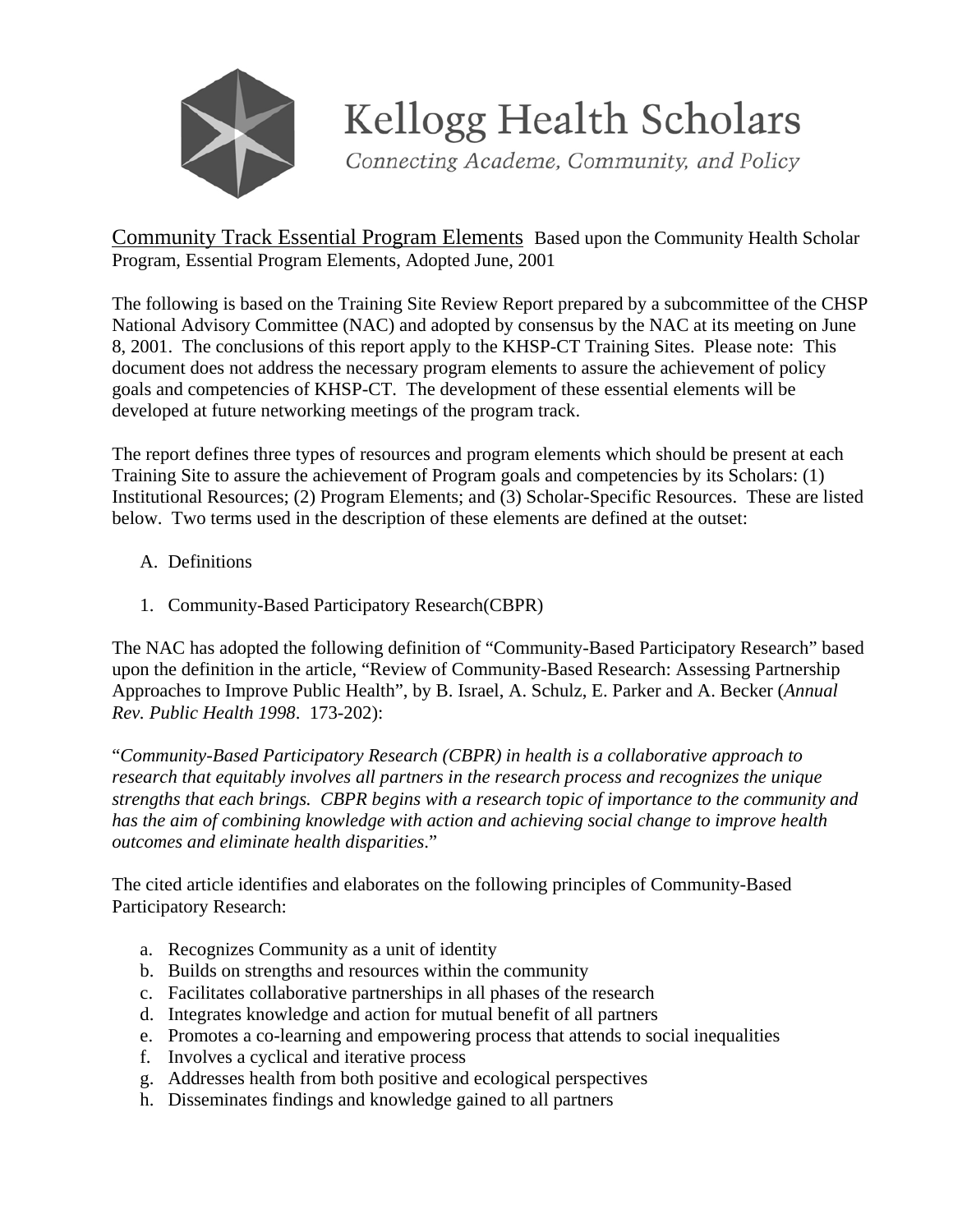

Kellogg Health Scholars

Connecting Academe, Community, and Policy

2. Mentor/Advisor

Program mentor/advisors should share a set of general competencies and functions as well as competencies and functions related to their specific roles either as academic or community mentors. Where no single mentor/advisor possesses all the competencies or can carry out all of the functions listed below, a team of mentors/advisors should be designated.

- a) General Competencies and functions
	- 1. Taking a personal interest in the Scholar's achievement of Program goals and competencies, career and professional development.
	- 2. An understanding of the goals and competencies which are to be achieved by all Program Scholars.
	- 3. An understanding of community-based participatory research, and experience in carrying it out.
	- 4. Serving as a role model of academic or community success.
	- 5. Advocacy on behalf of the Scholar's pursuit of Program goals and competencies.
	- b. Competencies and functions related to *the Academic Mentor/Advisor:*
		- 1. Expertise in the subject matter of the Scholar's research
		- 2. Advising on academic professional and career development
		- 3. Serving as a role model of success at combining community competency, community-based participatory research and successful academic career development
		- 4. Advising the Scholar about the culture of the academic institution
		- 5. Advising the Scholar on writing for publication and presentation
		- 6. Advising the Scholar on techniques of service learning
	- c. Competencies and functions related to *the Community Mentor/Advisor*:
		- 1. Expertise in community leadership.
		- 2. Expertise in the community's perspective on and prioritization of health issues and other challenges to community well-being
		- 3. Advising the Scholar on the community assets related to addressing health issues of interest to the Scholar
		- 4. Advising the Scholar on the community's insights into the health issues of interest to the Scholar
		- 5. Advising the Scholar on the culture of the community organization and the population it serves

## B. **Institutional Resources**

- 1. Program leadership with an understanding of the Program, expertise in the Program goals and competencies, and a commitment to the successful accomplishment of each Scholar's fellowship.
- 2. Faculty satisfying the above description of mentor/advisor